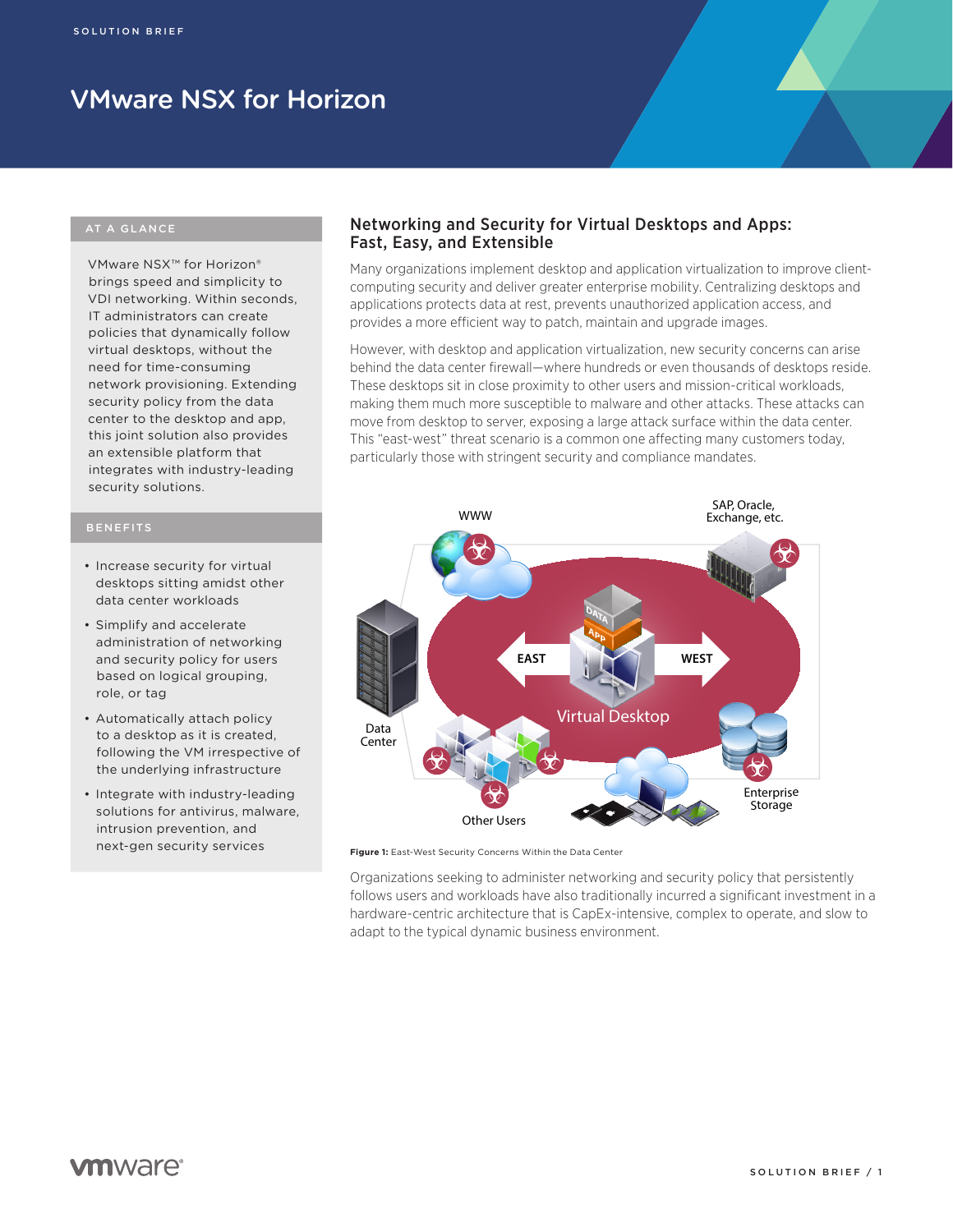# VMware NSX for Horizon

VMware NSX for Horizon effectively secures east-west traffic within the data center, while ensuring that IT can quickly and easily administer networking and security policy that dynamically follows end users' virtual desktops and apps across infrastructure, devices, and locations.



**Figure 2:** NSX for Horizon Offers Fast, Easy, and Extensible VDI Networking and Security

With this solution, organizations benefit from fast and simple VDI networking and security. Within seconds, IT administrators can create policies that dynamically follow virtual desktops, without the need for timeconsuming network provisioning.

Extending security policy from the data center to desktops and applications, this solution also provides an extensible platform that can integrate with the VMware ecosystem of industry-leading security partners to provide customers with defense in depth that protects the entire desktop.

# How It Works

VMware NSX for Horizon improves desktop virtualization security and helps address east-west threats by enabling administrators to define policy centrally. That policy is then distributed to the hypervisor layer within every vSphere host, and automatically attached to each virtual desktop as soon as the desktop is created. To secure virtual desktops and adjacent workloads within the data center, VMware NSX implements "microsegmentation," giving each desktop it's own perimeter defense. This "shrink-wrapped security" uses VMware NSX distributed virtual firewalling capability to police traffic to and from each VM, eliminating unauthorized access between desktops and adjacent workloads. If the virtual desktop moves from one host to the next, or across the data center, policy will automatically follow it.

# Features and Benefits

VMware NSX for Horizon brings speed and simplicity to VDI networking with security policy that dynamically follows end users across infrastructure, devices, and locations.

# Fast and Simple VDI Networking

With VMware NSX for Horizon, administrators can create, change, and manage security policies across all virtual desktops with a few easy clicks. Security policies can be quickly mapped to user groups to speed virtual desktop onboarding. With the ability to deploy virtualized network functions (like switching, routing, firewalling, and load-balancing) administrators can build virtual networks for VDI without the need for complex VLANs, ACLs, or hardware configuration syntax.